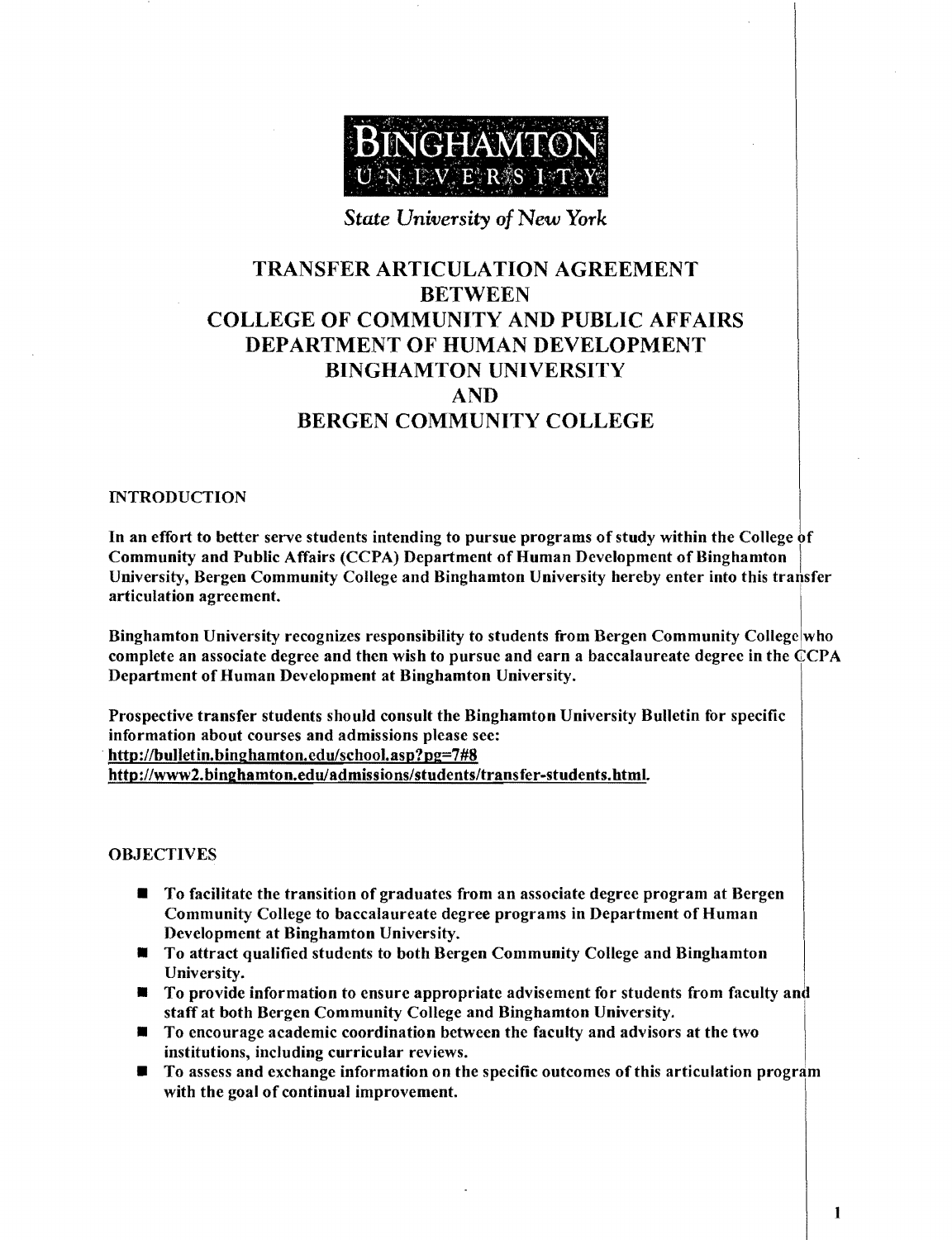# TRANSFER ARTICULATION AGREEMENT BETWEEN COLLEGE OF COMMUNITY AND PUBLIC AFFAIRS DEPARTMENT OF HUMAN DEVELOPMENT BINGHAMTON UNIVERSITY AND BERGEN COMMUNITY COLLEGE

In January 2010 the Department of Human Development of Binghamton University and Bergen Community College agree to enter into an articulation agreement as described by articles one through fourteen of the attached document and the Transfer Information/Curriculum Planning Guide. This articulation agreement will remain in effect until it is recertified or until it is terminated.

The undersigned agree to all the stipulations outlined in the attached documents .

Dr. Lois B. Dekleur President Binghamton University

Dr. Mary Ann Swain Provost and Vice President for Academic Affairs **Binghamton University** 

**V**A-19

Dr. Patricia Ingraham, Dean **College of Community and Public Affairs Binghamton University** 

Dr. Leo Wilton Chair, Department of Human Development Binghamton University

Dr.  $\mathscr A$ . Jeremiah Ryan President Bergen: Community College

Dr. Øary Porte

 $4610$ 

Academic Vice President **Bergen Community College** 

Dr. Laura Ochoa, Chair Dept of Social Science Bergen Community College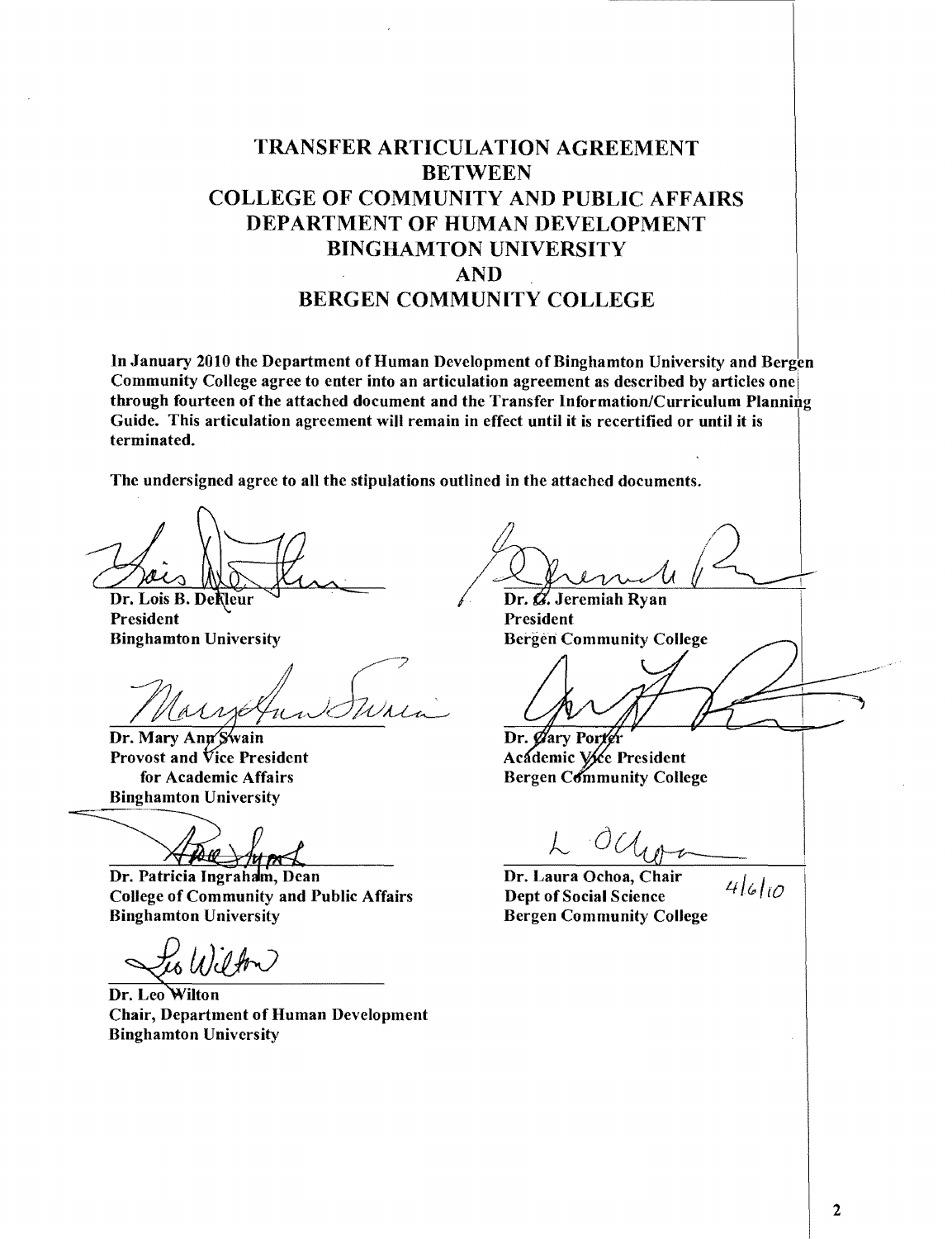## ARTICLES OF ARTICULATION

- at least a 3.00 in courses toward that degree will be welcomed as matriculated students in the<br>CCPA Department of Human Development, provided that: 1. Under the provisions of this document, all Bergen Community College students who have graduated or who will graduate prior to enrollment at Binghamton with an Associate ofiArts (AA) or an Associate of Science (AS) degree with a cumulative grade point average (GPA) of CCPA Department of Human Development, provided that:
	- All relevant and regular transfer admissions criteria are met, including consideration of the qualifications of the pool of other applicants for the semester of admission.
	- Space is available in the entering class.
	- A completed application is received by March 15 for the fall admission and November 15 for spring admission.
	- The application fee will be waived for students who complete an AA or AS degree and ONLY for students who apply using the COMMON APPLICATION ON LINE. In order to waive the application fee, the student must check the On Line Fee Waiver Request box located in the signature box of the application. Please see https://www.commonapp.org/CommonApp/default.aspx
- 2. Students wishing to take courses for credit and pursue a degree program in the CCPA Department of Human Development must first be admitted into the School and pay the enrollment deposit by the deadline before registering for courses. Application Forms and requirements for application and admission are available at http://www2.binghamton.eduladmissions/students/transfer-students.html. including additional requirements for International Applicants.
- 3. The applicability of transfer credits toward major requirements is determined by the Department of Human Development Office of Academic Advising.
- 4. Upon transferring into Binghamton University, qualified Bergen Community College graduates will be awarded up to a maximum of80 credits as applicable to this specific program and/or institutional requirements at Binghamton University. Admitted transfer students will be granted junior standing upon approval of 57 or more total transferred credits.
- 5. The Department of Human Development will grant full transfer credit for college courses in the liberal arts and sciences, provided that a grade of C-or better is earned. A maximum of 30 credits may be awarded for examination credit and non-collegiate or non-traditional educational experience, such as military or industrial coursework. Life experience, work or community service may also be reviewed for up to a maximum of 12 credits.
- 6. Courses transferred will receive full credit as awarded by Bergen Community College even if the equivalent Binghamton University course award is a different number of credits, e.g., a three-credit course can fulfill a four-credit course requirement, even if only three credit-hours are transferred. Grades do not transfer, do not appear on the Binghamton transcript, and do not affect the Binghamton GPA.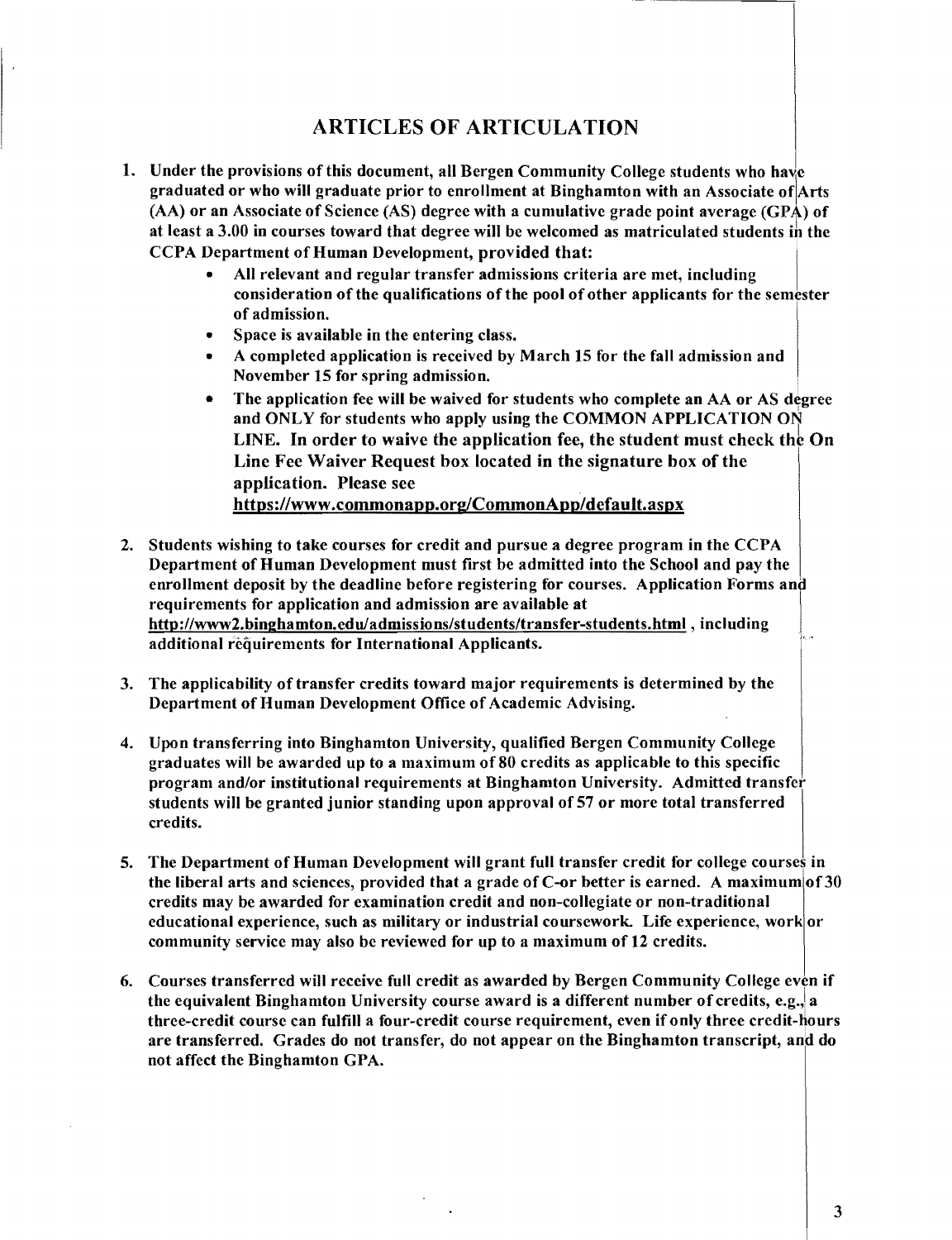- 7. Credits awarded through programs including Advance Placement (AP) and International Baccalaureate (IB) will also be considered for transfer.
- 8. In order to graduate with a baccalaureate degree, students must meet the General Education (GenEd) requirements established by the State University of New York and those in effect at Binghamton University. We accept all GenEd credits already awarded at other SUNY colleges. We accept courses taken at Bergen Community College as equivalent to GenEd requirements as specified in the attached Transfer Information/Curriculum Planning Guide.
- g<br>9. The attached materials describe the approved Binghamton University course equivalencies that could be taken within the first two years of study at Bergen Community College that would fulfill GenEd and CCPA Department of Human Development requirements, or transfer as elective credits. For information about courses that remain for completion of the BA degree during the second two years at Binghamton, please see http://bulletin.binghamton.edulschool.asp?pg=7#8.
- 10. The CCPA Department of Human Development Office of Academic Advising will assist a student in charting a comprehensive academic plan allowing for graduation in the shortest time possible.
- 11. The Binghamton University Bulletin and Student handbook specify all policies and procedures. All students who participate in this agreement and enroll at Binghamton University are expected to adhere to all general administrative and academic policies and procedures. CCPA Department of Human Development may have other, more detailed information specific to their area.
- 12. Each institution hereby agrees to notify the other in the event of substantive changes in the courses, programs and policies at its institution that would have an impact on this agreement, including the courses and provisions herein. Bergen Community College shall notify the Chair of the Department of Human Development at Binghamton University any time that course syllabi and/or contents are significantly altered, or if new curses should be reviewed for equivalency. Substantive changes to the degree program at Binghamton University will be reflected in the University Bulletin and in the guide materials on the department's website, and due notification shall be made to Bergen Community College. All such notifications shall be made as early as reasonable.
- 13. Evaluation and renegotiation of the agreement will occur every 5 five years. At the request of either party, a review of the contents and/or implementation ofthe agreement will be conducted by the two institutions.
- 14. Binghamton University and/or Bergen Community College will give not less than one calendar year's written notice for a termination of the articulation agreement.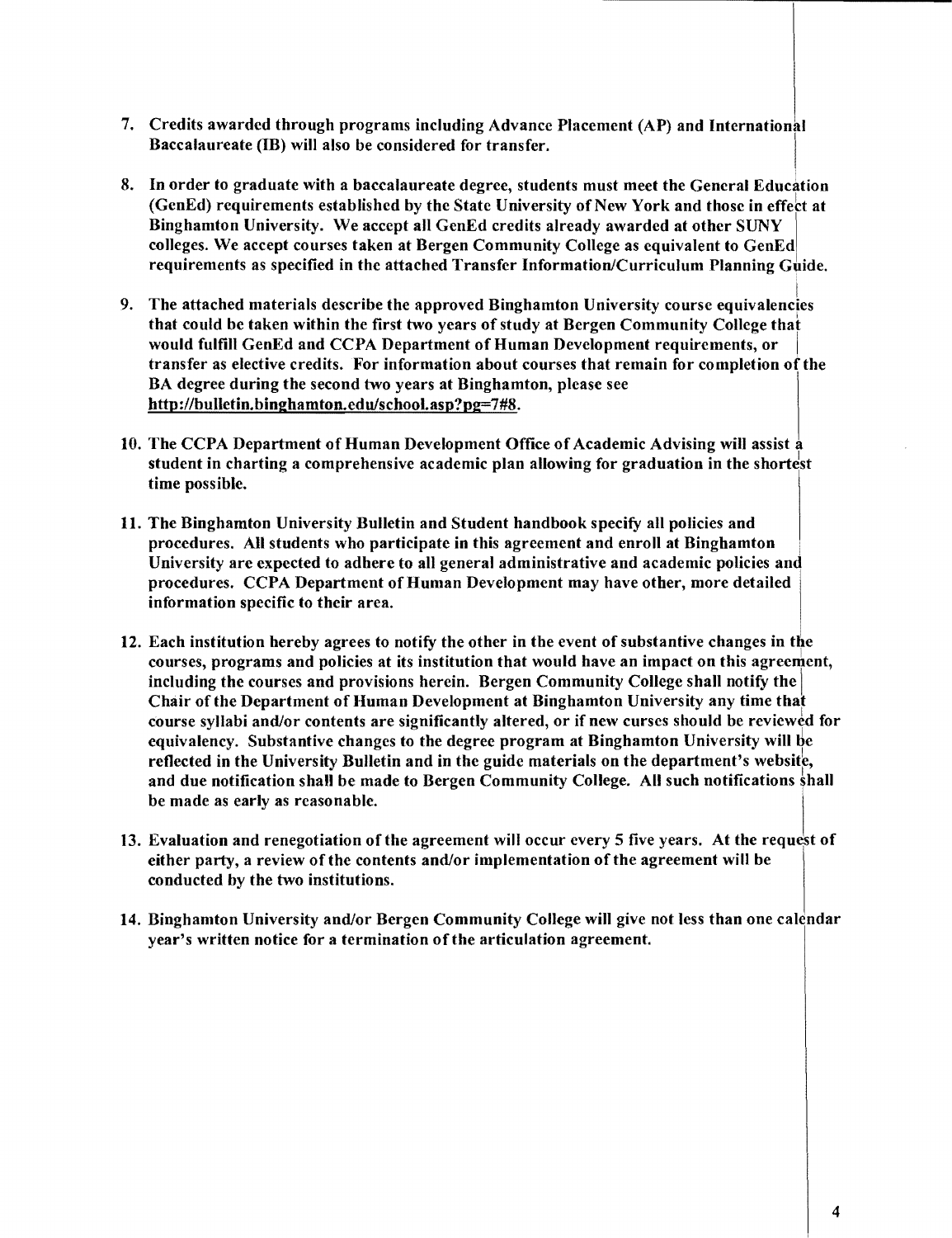# Transfer Planning Guide attached as part of this agreement.

# Human Development Program

The Department of Human Development program provides students with a sound liberal arts and science education while focusing on meeting the educational needs of people  $w$ ho are interested in working in human and social services, schools, child-care organizatiop.s, criminal justice, health-care agencies, mental health programs and community development organizations.

For the BS or the BA degree in Human Development, students must complete a major program of 52 credits. Of the 52 credits earned in Human Development (HDEV) courses, 40 must be completed through the Department of Human Development at Binghamtoh University. The BS degree requires a total of 124 credits with at least 60 credits of coursework in the liberal arts and sciences (including the 52 required for the major). The BA degree requires a total of 124 credits with minimum 90 credits in the liberal arts and sciences (including the 52 required for the major).

Because the Human Development major consists mostly of upper-level coursework, it is generally recommended that transfer students from two year colleges concentrate on fulfilling the State University of New York General Education requirements prior to enrolling at Binghamton (see below). These will usually count towards fulfilling the minimum requirements for liberal arts and sciences coursework.

Human Development Major Course Requirements and Bergen Course Equivalencies

### Notes:

Transfer courses fulfill only the first requirement (three lower-level social science courses).

- 1. Three lower-level social sciences courses (numbered 100 or 200):
	- $\triangleright$  an introductory courses in psychology take PSY 101 General Psychology
	- $\triangleright$  an introductory course in sociology take SOC 101 Sociology
	- $\triangleright$  one other lower-level social science course outside psychology or sociology: take History (HIS), Anthropology (ANT), Economics (ECO), Geography (GEO), or Political Science (POL).

Human Development Major Course to be Taken at Binghamton University All HDEV courses are 4 credits.

- 2. HDEV 200. Introductions to Human Development
- 3. HDEV 300. Social Science Research Methods
- 4. HDEV 400. Social Justice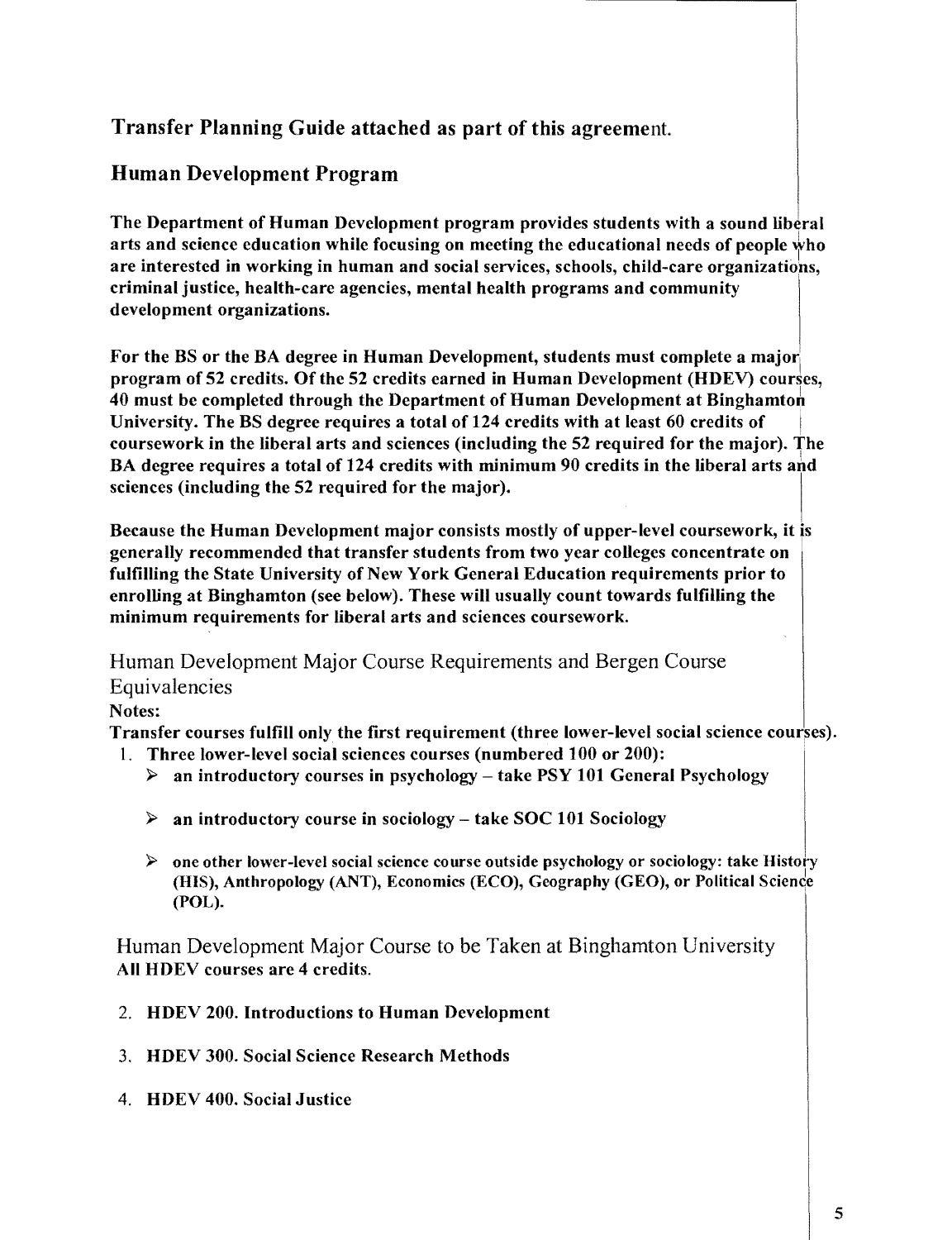### 5. Two upper-level courses in each of three curriculum areas:

### Theories of Human Development:

HDEV courses numbers 301-339

These courses are designed to provide students with knowledge of multidisciplinary thepries of human development. Theories may reflect individual and social group processes of I development, socio-historical constructions of development, and/or cultural distinctions in the concept of development. .......

#### Social Action Policy:

HDEV courses numbered 340~379

Courses in this area examine various social, political and economic frameworks within which individuals and social groups are situated. These may include particular institution or contexts, such as schools, neighborhood or the workplace, as well as communities of coJor and class.

#### Working with Individuals and Groups:

HDEV courses numbered 401-479, excluding 475. Courses explore program models and agencies that address human problems, barriers to service delivery and the outcomes of interventions. Other courses examine the development of social policy to address complex human problems. Courses are designed to prepare students to work effectively with people. They include program delivery models, counseling, group dynamic, organizational behavior, leadership and social change, and program evaluation.

#### 6. HDEV 475. Practicum in Human Development

This is a 120 hour field experience with a weekly classroom component. Students will will work with the HDEV academic advisor to secure a field site that reflects their academic and career interests.

### For additional information please refer to the CCPA Human Development website at. http://www2.binghamton.edu/ccpa/human-development/prospective-students/.

### General Education

In order to graduate, all students must meet the General Educations requirements set by the State University of New York (SUNY). While completing the Human Development major you will automatically fulfill the Social Science (N) requirement.

Following Appendix A or B on the attached pages will assist students in completing the SUNY General Education and lower level Department of Human Development requirements.

For more information, please see: http://gened.binghamton.edu/checklists/2009.pdf --- \_.- --------.----------